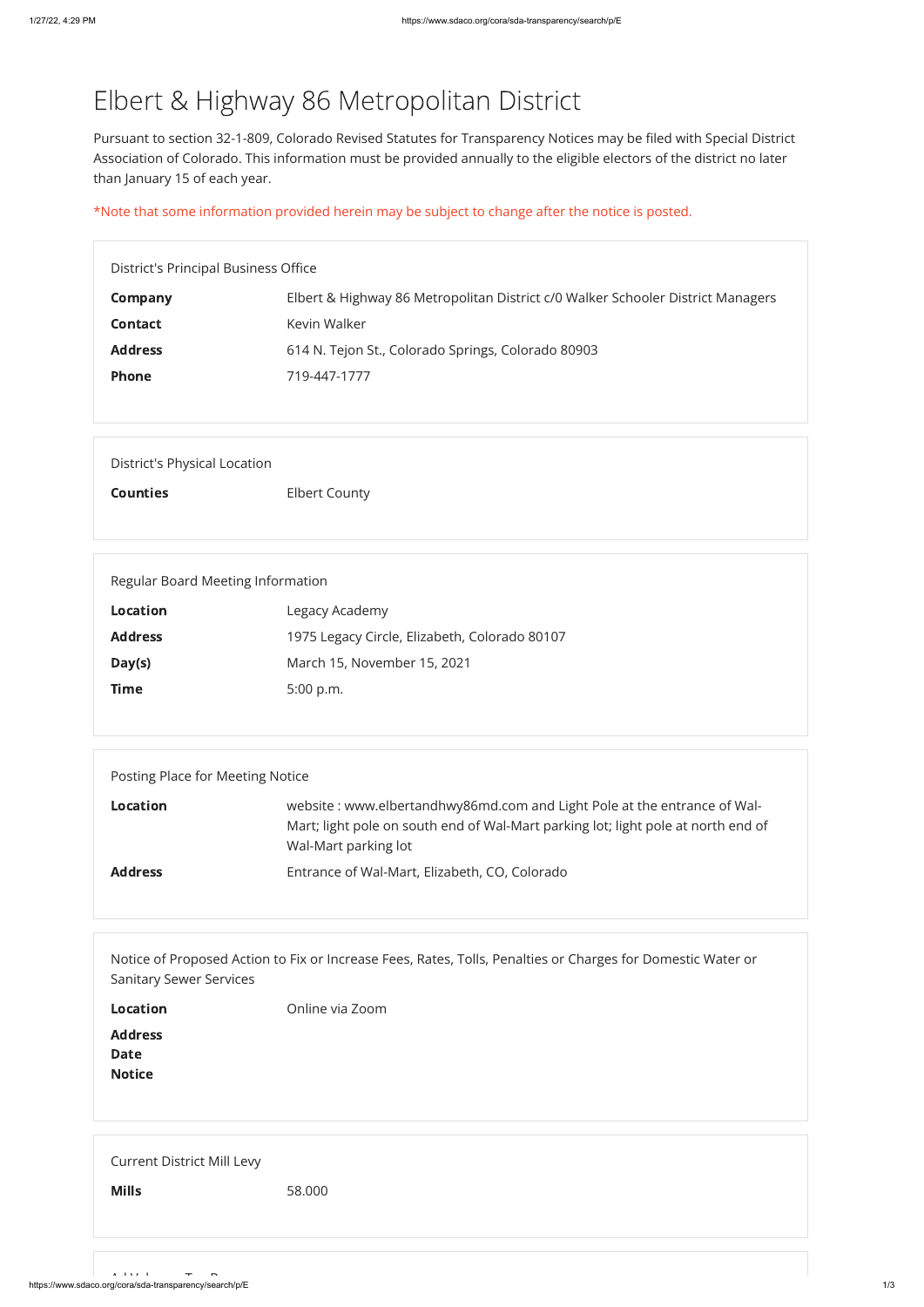Revenue reported may be incomplete or unaudited as of the date this Notice was posted.

Amount(\$) 489,125 (estimated/unaudited)

Date of Next Regular Election

Date 05/03/2022

Pursuant to 24-72-205 C.R.S

The district's research and retrieval fee is \$33.58 per hour

## District Policy

District contact information for open records request: Kevin Walker

Names of District Board Members

https://www.sdaco.org/cora/sda-transparency/search/p/E 2/3 Deadline for Self-Nomination Forms

| <b>Board President</b><br><b>Name</b>  | Larry Gable                                                     |  |
|----------------------------------------|-----------------------------------------------------------------|--|
| <b>Contact Info</b>                    | 614 N. Tejon St. Colorado Springs, CO 80903                     |  |
| <b>Election</b>                        | No, this office will not be on the next regular election ballot |  |
|                                        |                                                                 |  |
| <b>Board Member 2</b>                  |                                                                 |  |
| <b>Name</b>                            | <b>Bradford Eidt</b>                                            |  |
| <b>Contact Info</b>                    | 614 N. Tejon St. Colorado Springs, CO 80903                     |  |
| <b>Election</b>                        | No, this office will not be on the next regular election ballot |  |
|                                        |                                                                 |  |
| <b>Board Member 6</b>                  |                                                                 |  |
| <b>Name</b>                            | N/A                                                             |  |
| <b>Contact Info</b><br><b>Election</b> | No, this office will not be on the next regular election ballot |  |

| <b>Board Member 7</b> |                                                                         |
|-----------------------|-------------------------------------------------------------------------|
| <b>Name</b>           | N/A                                                                     |
| <b>Contact Info</b>   |                                                                         |
| <b>Election</b>       | <b>No</b> , this office will not be on the next regular election ballot |

Board Candidate Self-Nomination Forms

Any eligible elector of the special district who desires to be a candidate for the office of special district director must file a self-nomination and acceptance form or letter with the designated election official.